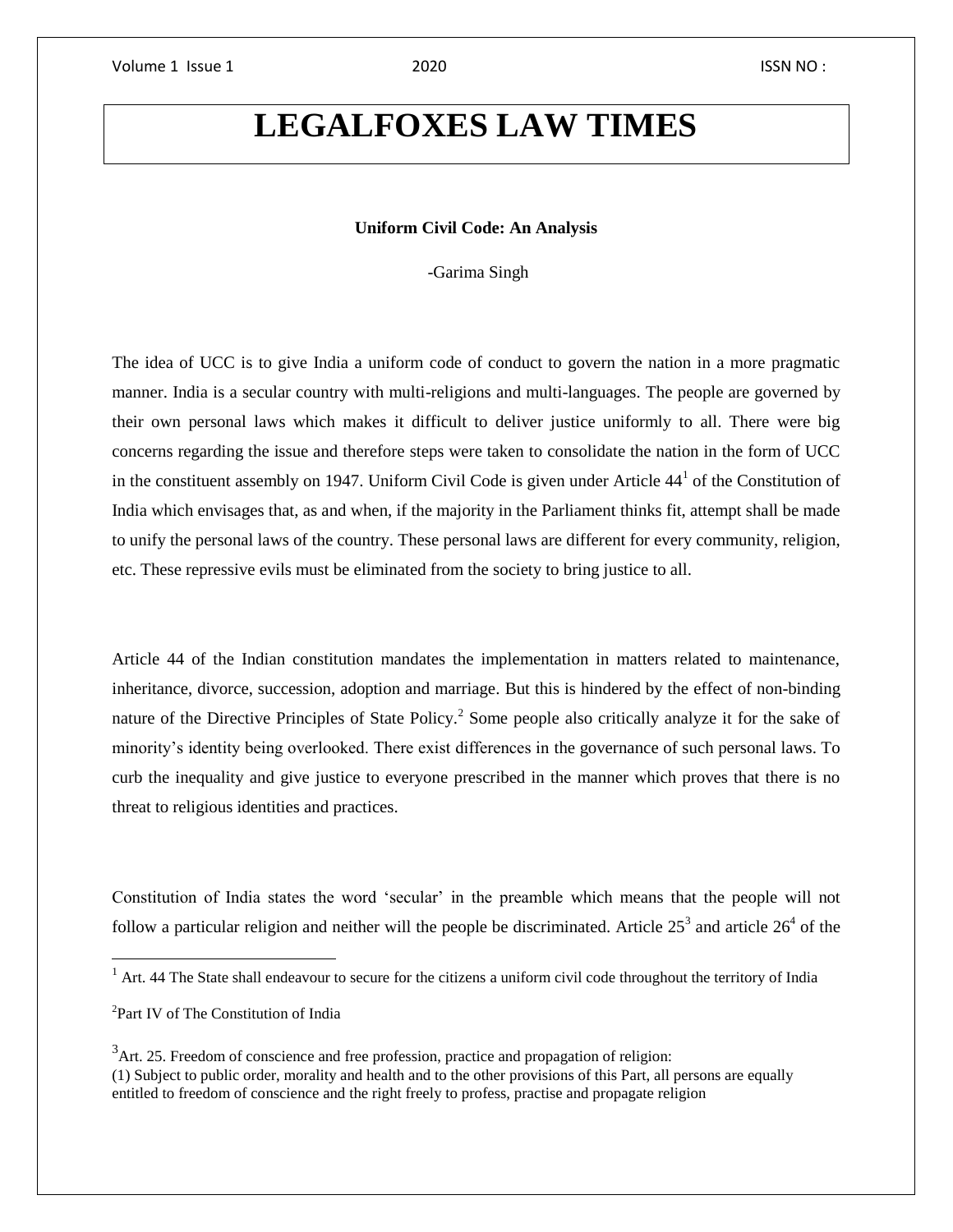Indian constitution itself states that the people are allowed to follow their religions and they shall not be discriminated. The term 'secular' is important because the partition of India and Pakistan was based on the difference of religions among Hindus and Muslims. Religion is a very sensitive issue in India and it catches the nerve of the people. The sensitivity of the issue must be dealt in a thoughtful way as it has always been used by politicians to create a source of conflict.In broader sense the personal laws can be stated as Hindu law, Christian law and Islamic law.For example, Hindus, Sikhs, Jains and Buddhists are governed by Hindu law, Muslims by Islamic law and Christians by Christian law.

The issues that exists in the fact are the differences within the different personal laws as it lack uniformity when it comes to decision making. There have been cases where women are deprived of their rights in their given personal laws. The solution to all these issues lie in the governance of Uniform Civil Code. It simply means uniformly running of the personal laws in the nation which shall be equal to all citizens. It will replace the existing different personal laws and have a uniform law to govern the citizens may they be of any religion. This is given under Article 44 but there has been issues as it is considered to be in violation of Article 25 of the Indian constitution.

Though the exact contours of such a uniform code have not been spelt out, it should presumably incorporate the most modern and progressive aspects of all existing personal laws while discarding those which are retrograde.India is a country with diverse religions and the interdependence of them on laws must not be done. They must be kept outside the purview of the laws. The uniformity in the governance of the code must be kept in mind. The Constitution makers focused on this view and kept this under the Directive Principles to be adopted someday when the nation deems fit.There are numerous case laws related to this issue. All of them involved the infringement of rights of an individual on the basis of personal laws. There are so many religions and so many different ways to govern and tackle their situation based on their custom. The judiciary being unbiased reaches out to the people in an equal manner. The idea is to reduce the differences present in the society and not create more issues.India is home to several other religions and it is not a homogenous nation like the other foreign states. It is

(c) to own and acquire movable and immovable property; and

 $\overline{\phantom{a}}$ 

 $4$  Art. 26 Freedom to manage religious affairs subject to public order, morality and health, every religious denomination or any section thereof shall have the right: (a) to establish and maintain institutions for religious and charitable purposes; (b) to manage its own affairs in matters of religion;

<sup>(</sup>d) to administer such property in accordance with law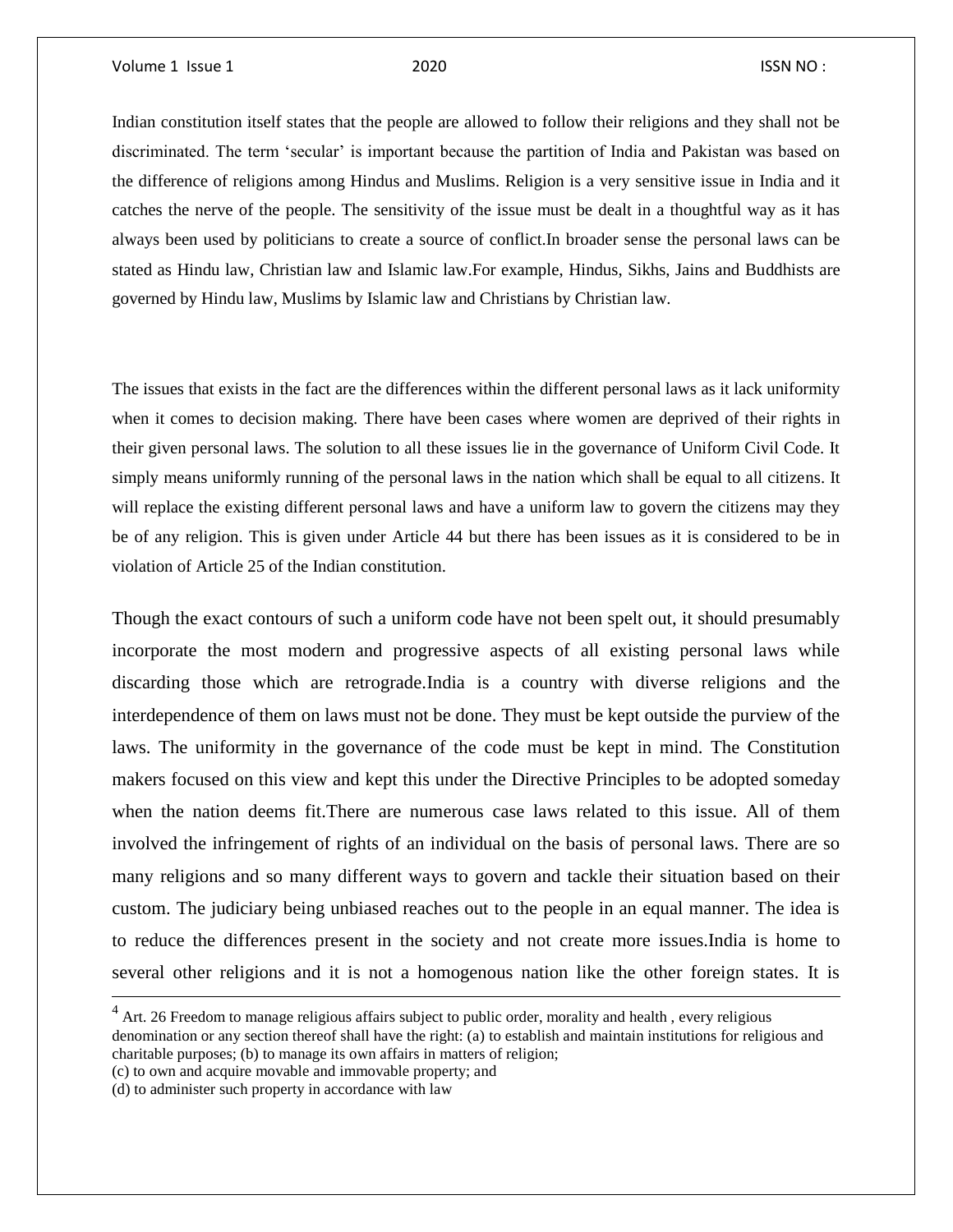therefore not suitable for everyone to have different laws to govern them. The judicial system also focuses on the same approach. The religious laws of a Kashmiri Pandit Woman are different from the laws of a Muslim woman.

There have been several case laws which focuses on this issue of inequality. The women especially suffer from such unequal behavior of their personal laws. They are restricted to practice certain rights. There have been landmark judgements which covers this area like *Sarla Mudgal<sup>5</sup>* case*, Shah Bano<sup>6</sup>* case*, Shayara Bano*<sup>7</sup> case and many others.

There have been various interpretations involving UCC and the interpretations mainly involves the question of secularism. It needs to be analyzed in great length. It is criticized as well as appreciated by different people. The mindset of the people with regards to the code UCC is different. Some people consider it anti-secular whereas some people consider it as a boon.

At the end, the question regarding the human rights of Indian women appear in background. Therefore, it is very well required to understand the need for adoption of UCC and that it would lead to the equality in status of everyone or that it would not be just a communal agenda.

Religious personal laws are prevented from reforms because of its interdependence on the law and therefore there's a denial in equality to Indian women. Constitution states the word 'secularism'<sup>8</sup> and it has been integral and important to India's democracy but at present its usage and limits are discussed and debated. Deep and accurate insight of the analysis on the uncertainty of the term secularism is given. The big debate regarding this is if the code of UCC governs all people then does it supersede the right of citizens to be governed by their respective personal laws based on their ethnicity. There was a bill introduced in the parliament regarding the uniform civil code but it never passed because of the objections raised by the parliament. One of the argument was that Islam does not recognize adoption and hence it

<sup>&</sup>lt;sub>5</sub><br>AIR 1995 SCC 1531

<sup>6</sup> 1985 AIR 945, 1985 SCR (3) 844

 $^7$  writ petition (c) No. 118 of 2016

<sup>&</sup>lt;sup>8</sup>preamble to the Indian Constitution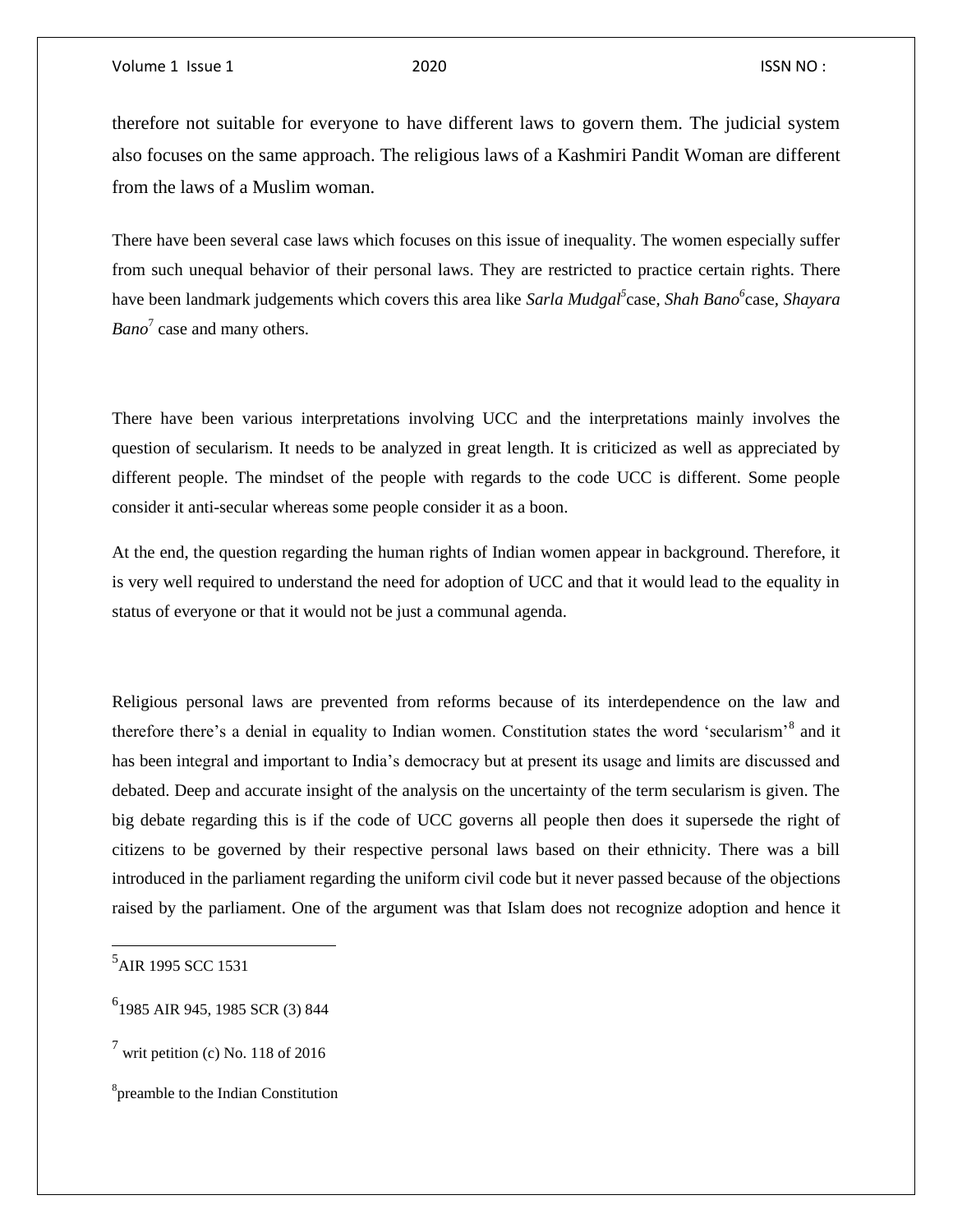Volume 1 Issue 1 2020 **ISSN NO**:

 $\overline{\phantom{a}}$ 

would violate Article  $25^9$  of the Indian constitution which gives the citizens the right to profess and practice any religion. However, this article protects only such practices which are essential in the part of religion. Although the custom of adoption in Islam was prevalent in the pre-Islamic era. State must strive to remove such inequalities which are prevalent in the society, this is given in Article  $38(2)^{10}$  of the Indian Constitution. UCC will therefore endeavor to remove the unequal status of a child of any religion, be a Hindu or a non-Hindu. There has been various guidelines and considerations proposed to govern the people with UCC but the attempts went in vain. The gravity of the issue is not understood by the majority and a blindfold of customs supersedes the rights. India has been suffering since a long time because it has been unattended. This is a concept which must be debated and focused upon prudently. The importance must be given to the UCC and a middle way be made for the same.The government is seen not interfering with such personal laws of communities which abridges the rights of women and the absence of such demands is seen from the side of the governing bodies.

UCC deals in detail the challenges faced with the implementation and proposes the steps for the successful implementation and further governance and enactment of the same. It can be done without any violence and causing riots. The comparison of the personal laws of Hindus and Muslims and the uniform civil code is drawn. The study of the amendments of the personal laws are done by the researchers. It has to be understood by the parliament, citizens and everyone else that the rights of an individual is more important than the orthodox customs which has been now reached the bottleneck. The society needs to understand that the natural rights of a person are far more superior than the vague rules of the customs. That the women in the society pays equal role in the development and the infringement of their rights nothing but shameful. It is the need of the hour.

Muslim woman is assumed to be oppressed and downtrodden and comparison is made with corresponding Hindu woman having the protection of a codified uniform personal law. Since the Hindu personal law has been codified, the rights of Hindu women have taken a backseat, assumed to be well

<sup>&</sup>lt;sup>9</sup> Freedom of conscience and free profession, practice and propagation of religion

 $10$ <sub>article 38(2)</sub> the State shall, in particular, strive to minimize the inequalities in income, and endeavor to eliminate inequalities in status, facilities and opportunities, not only amongst individuals but also amongst groups of people residing in different areas or engaged in different vocations